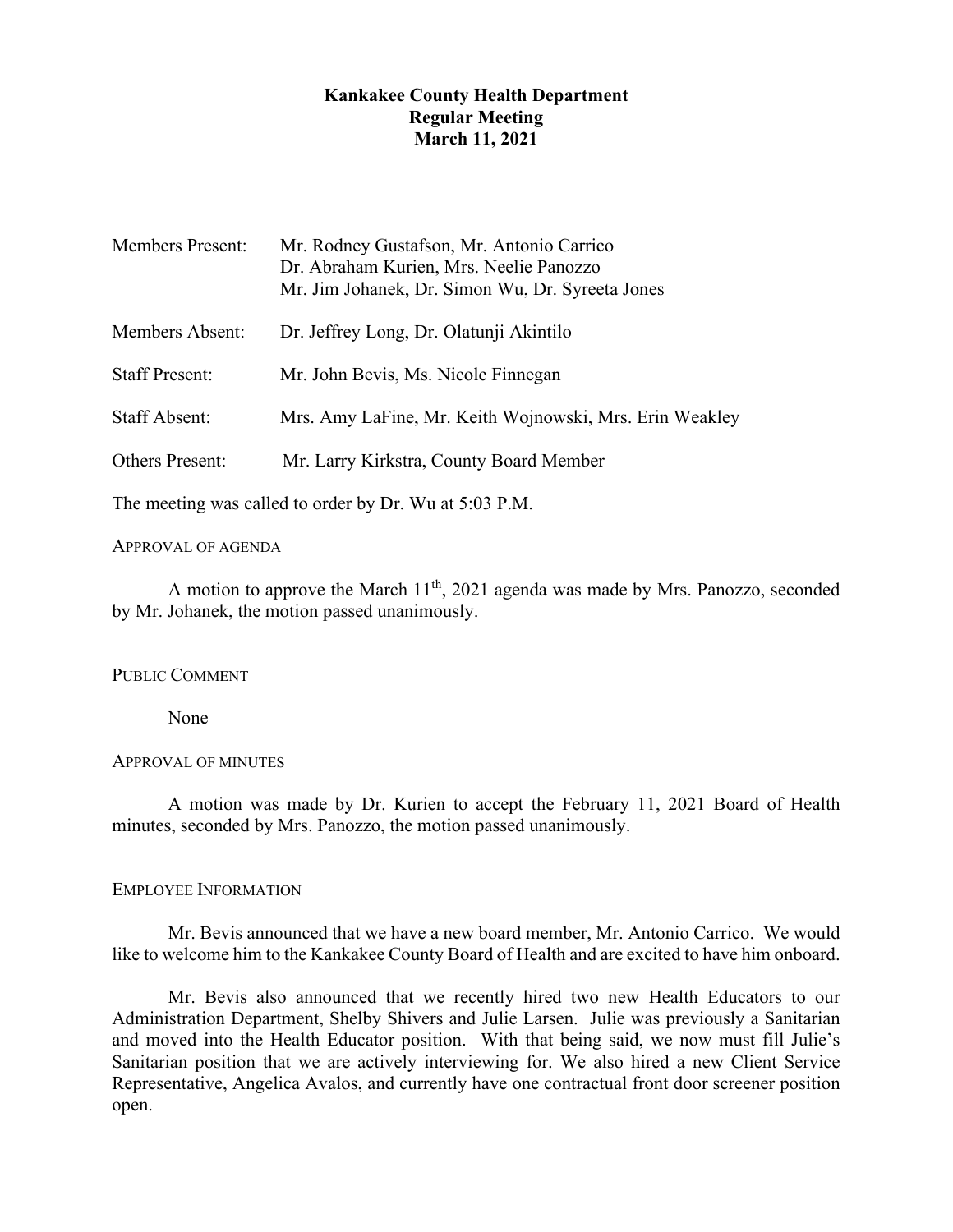## DIVISION REPORTS

### *Client Services*

We are continuing to serve clients through our curbside pickup for WIC appointments. We are also still actively catching up on children's immunizations. We have also kept one day a week for STD clinic, so we are still able to continue to serve those needs in our county.

## *Environmental Health*

Mr. Bevis indicated that guidance currently states that you can have up to 50 people or capacity for indoor dining and complaints have significantly decreased.

## *Administrator's Report*

Mr. Bevis explained that we are continuing to actively vaccinate in our conference room, which has been going very well giving 350 vaccines per clinic. We have plans to expand and vaccinate 400-500 per day in the weeks ahead. With the addition of the clinic rooms and help from Amita nurses, we would like to get 500-800 vaccinated per clinic going forward. We are also partnering with Riverside so that they can host clinics at their site of up to 1500 doses per day.

Last month, our vaccine supply was very limited. We are being told that Johnson and Johnson will become available in April and that should help with increasing our supply. Our schools have been completed and our current vaccination rate in Kankakee County was at 2.6% last month and is now at 9.5% this week. We have a total of 25,446 people vaccinated, with 10,401 of those fully vaccinated. The state average is currently at 9% so we feel confident about our progress thus far. To date, we are at 12,273 COVID-19 cases, 177 deaths, and 3.6 % positivity rate in our region, and 2.8% positivity rate in our county.

One important thing we wanted to share was that originally, we were told by IDPH that all vaccine would filter in from the State and would come directly to the Health Department. This was the reason we created the initial registration survey so that we could get prepared to administer the vaccine once it became available. Unbeknownst to us, the Federal program started supplying many local pharmacies with vaccine as well, which created some confusion amongst county residents. We did our best to send our registered list to our partner pharmacies, Jewel and Meijer, as well as host in house clinics at the Health Department. We also started to try and communicate with the community that we are not the only one who has vaccine, and their best option is to sign up for as many options as possible and once they are called by any of the participating locations currently vaccinating to go and get their vaccine. We did not intend to create confusion and tried our best to clarify what the situation was so that everyone could actively sign up and make the best effort in getting their vaccine appointment. There is a new website we were recently informed about called vaccinefinder.org and it is supposed to help pull up participating vaccination locations in your designated area. Along with continuing to vaccinate as many residents as possible, our goal is also to focus on the underserved populations who do not necessarily have access to the vaccine by educating them on the benefits and importance of vaccinating and making it possible for them to get vaccinated.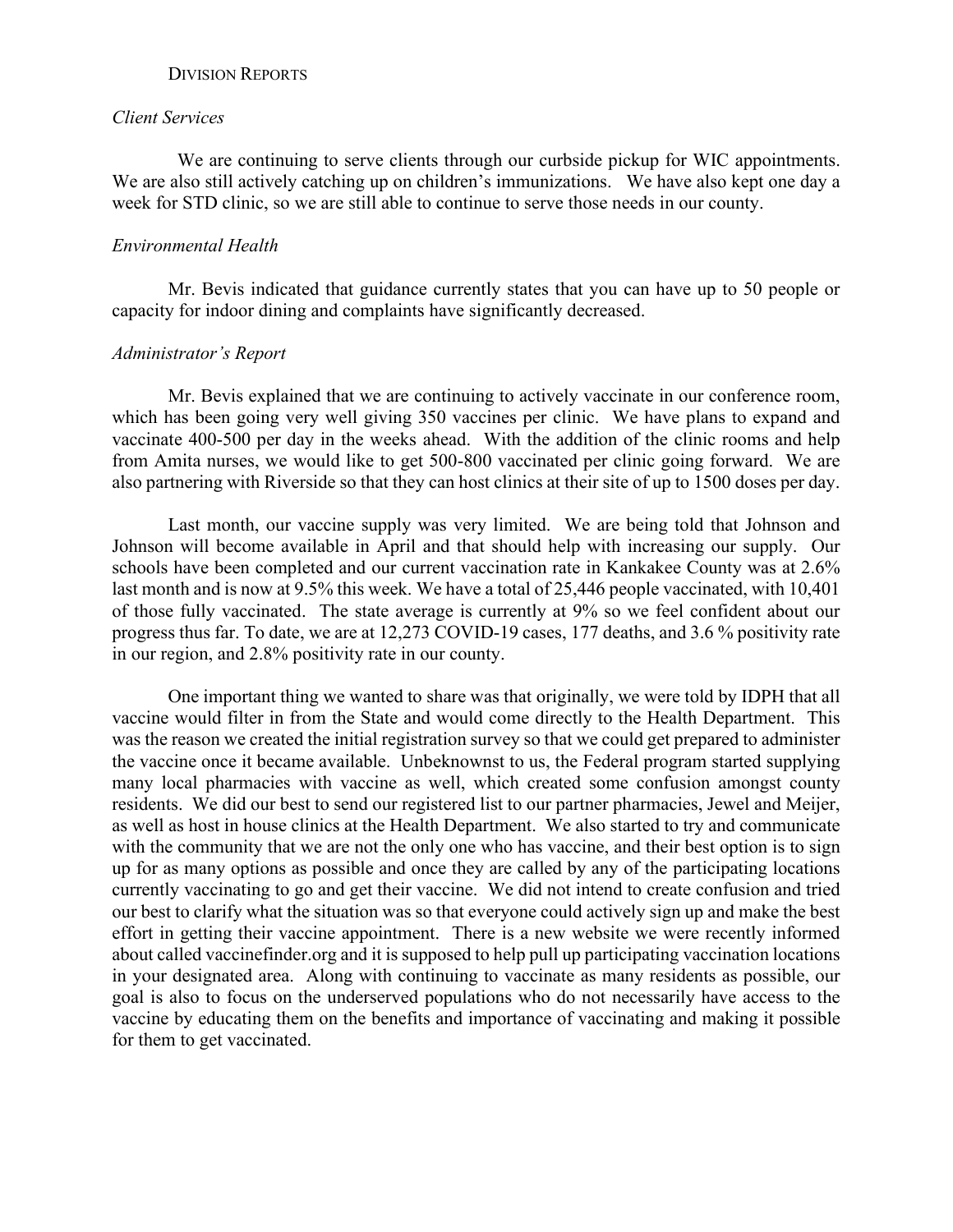#### ADMINISTRATIVE REPORTS

### *Financial Status*

Mr. Bevis updated the Board on December 2020, January 2021, and February 2021 financials. For December 2020, we should be at 8.3% of the year. Revenues for the month were low, as most grant payments were moved back into November for FY20 except for the Local Health Protection grant, which is for December 2020 – June 2021. The property tax revenue line item is showing a negative because we were notified that the Treasurer's office still owes the Health Department a little over \$34,000 for the FY20 property taxes. We just received that check yesterday (3/10/21), so that will show on March's financials. Food licenses began trickling in during December for 2021. For the year, we are showing just \$139,962.60, or 3.14% of revenue, and again, just as a reminder, this is normal to see due to the shifting of the funds received in December for services performed November 2020 and prior, those funds were put back into November 2020. On the expense side for December, for personnel, it was a higher month due to 3 pay dates. Professional Development is showing higher for the month due to the renewal of several annual dues to organizations for 2021. For the year, we are at 7.39% for expenses, which is below the target of 8.3%, which still shows us as negative overall due to the low revenues for the month. For our cash on hand: we have \$1,019,694.73 in the IPTIP account, \$1,014,605.68 in the money market account, \$883,380.36 in the checking account, and there are \$57,345.49 in outstanding checks. Total Cash on Hand is \$2,860,335.28 for December 2020.

For January 2021, we should be at 16.6% of the year. Grant revenue for the month is showing zero as all payments received were moved back into FY2020 as it was in December as well. The negative \$167,556.59 you are seeing for the Covid Contact Tracing is the remainder of unspent funds we had as of 12/31/2020 from the original \$715,428 that they had sent us as an upfront payment. We are awaiting an answer from the Auditor on whether that should come back out of FY2020 instead of hitting FY2021. Most of the food licenses were received in January, along with some of the other annual fees such as Septic Installers, Solid Waste Haulers, and other EH annual fees. We also received the annual rent from 911 in January. For the year, we are showing just \$160,921.63, or 3.62% of revenue through January, and again, just as a reminder, this is normal to see due to the shifting of the funds received for services performed November 2020 and prior, those funds were put back into November 2020 and that payment back to the State for the unspent Contact Tracing funds. On the expense side for January, personnel was slightly higher than originally budgeted; again, carryover from December having 3 pay periods, and also due to our SUTA (unemployment) taxes being higher than budgeted. Bank charges were high for the month due to so many environmental health fees being paid for with credit cards. For the year, we are at 12.63% for expenses, which is still below the target of 16.6%, which still shows us as negative overall due to the low revenues for the month. For our cash on hand: we have \$1,019,768.67 in the IPTIP account, \$1,014,631.53 in the money market account, \$958,625.65 in the checking account, and there are \$48,196.94 in outstanding checks. Total Cash on Hand is \$2,944,828.91 for January 2021.

For February 2021, we should be at 25% of the year. Grant revenue has started to roll in for services performed in December 2020 and more recent. The remainder of the annual food licenses were received in February, along with quite a bit of Clinical Service dollars. For the year, we are showing just \$346,249.41, or 7.78% of revenue through February. On the expense side for February, personnel is slightly higher than originally budgeted but is catching up to where we should be. Bank charges were high for the month again due to so many environmental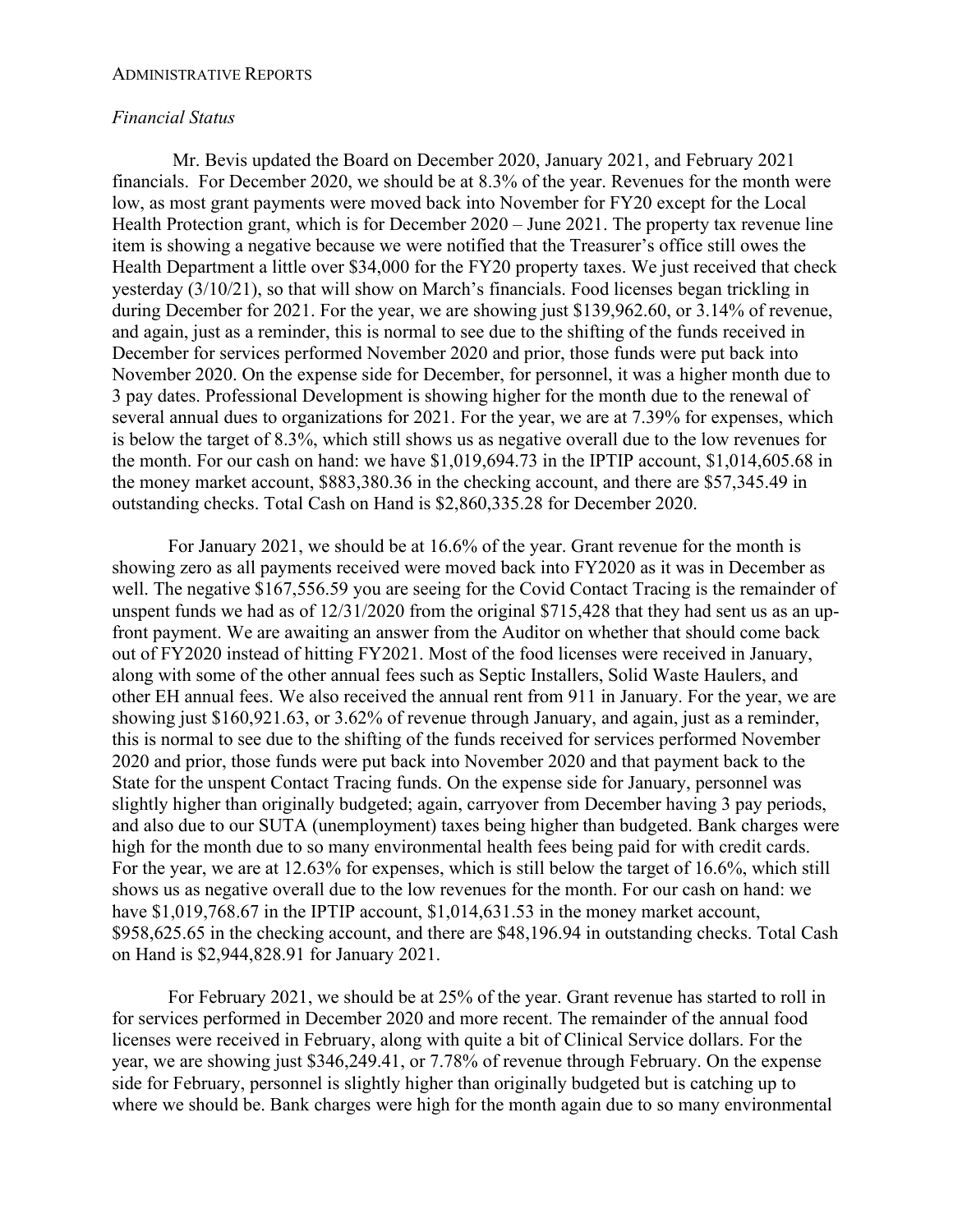health fees being paid for with credit cards. We also had to refill the postage machine, which is only done once or twice a year, so that line item jumped in February. For the year, we are at 17.85% for expenses, which is still below the target of 25%, but overall, we still are negative due to the low revenues thus far. For our cash on hand: we have \$1,019,828.59 in the IPTIP account, \$1,014,654.88 in the money market account, \$747,503.02 in the checking account, and there are \$50,702.95 in outstanding checks. Total Cash on Hand is \$2,731,283.54 for February 2021. Mr. Johanek made a motion to approve December 2020, January 2021, and February 2021 financials, seconded by Mr. Gustafson the motion passed unanimously.

### OLD BUSINESS

Mr. Bevis announced that the Vaccination Grant has just been approved today, March  $11<sup>th</sup>$ , 2021.

### NEW BUSINESS

Mr. Bevis explained that we would like to make an amendment to our current Overtime Policy for salaried employees. The amendment will include the addition of the Mass Vaccination grant to allow for overtime, as well as the extension date of 12/31/21 for the current Contact Tracing grant. Mr. Gustafson made a motion to approve the amendment to the overtime policy for salaried employees to include the Mass Vaccination grant, as well as extend the Contacting Tracing grant overtime policy for both grants until 12/31/21. Mrs. Neelie Panozzo seconded the motion and it passed unanimously.

Mr. Bevis then announced that we also applied for the Women's Health Mini grant, this is a four-month grant, and it is expected that once they revise and reevaluate the current grant needs in relation to COVID that it will be sent out again. We have had this grant in the past and anticipate that it will stick around, however we feel that there are probably essential changes that need to be made.

Mr. Bevis also brought up our current public comment procedure, as well as our phone call meeting process in relation to the updated guidelines. He expressed that we are at a point in which we can go back to our normal meeting and public comment procedures with the Board's consent. The Board unanimously agreed that they would prefer to start meeting in person and continuing onsite meetings, with the intent that if someone cannot be present and would like to call in that we can accommodate that. Everyone agreed that meetings onsite will continue, phone meetings by request will also be accommodated, along with allowing the public onsite if we follow current capacity room guidelines.

#### EXECUTIVE SESSION

None

#### ADJOURNMENT

There being no further business before the Board, Mrs., Neelie Panozzo moved to adjourn, the motion was seconded by Mr. Johanek and passed unanimously.